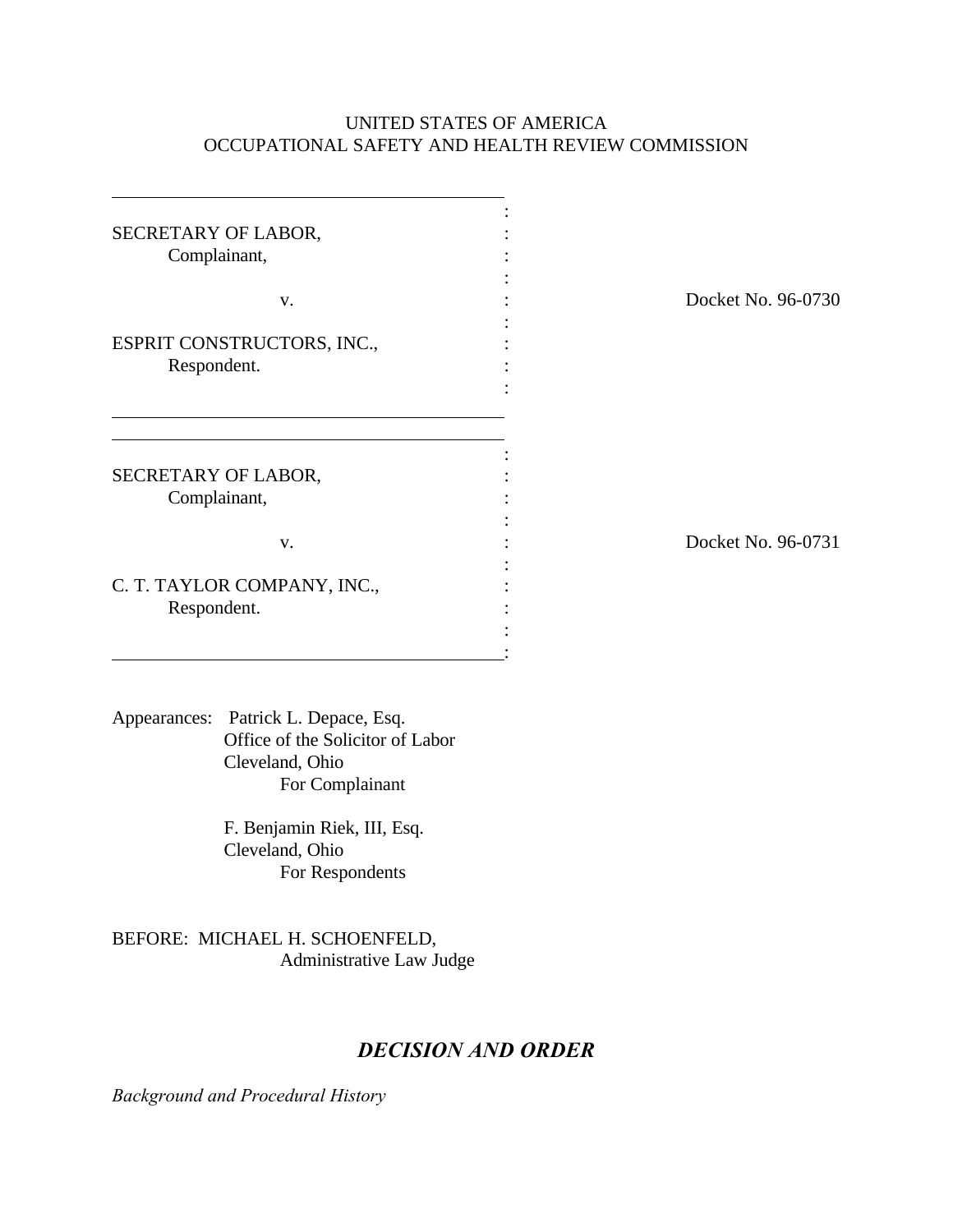These consolidated cases arise under the Occupational Safety and Health Act of 1970, 29 U.S.C. § § 651 - 678 (1970) ("the Act").

Having had their joint worksite inspected by a compliance officer of the Occupational Safety and Health Administration, Esprit Constructors, Inc. ("Esprit") and C. T. Taylor Company, Inc. ("Taylor") ("Respondents"), were each issued one citation alleging three serious violations of the Act. Respondents timely contested. Following the filing of complaints and answers and pursuant to notices of hearing, the consolidated case came on to be heard in Cleveland, Ohio, on December 3, 4 and 5, 1996. No affected employees sought to assert party status. The parties have filed posthearing briefs.

### *Jurisdiction*

Complainant alleges and Respondents do not deny that they are employers engaged in the construction industry. It is undisputed that at the time of this inspection Respondents were participating in the construction of an addition to a building in Highland, Ohio. Respondents do not deny that they use tools, equipment and supplies which have moved in interstate commerce. I find that both Respondents are engaged in a business affecting interstate commerce.

Based on the above finding, I conclude that Respondents are each employers within the meaning of  $\S 3(5)$  of the Act.<sup>1</sup> Accordingly, the Commission has jurisdiction over the subject matter and the parties.

### *Discussion*

Citation 1, Item 1. Alleged serious violation of  $1926.20(b)(4).$ <sup>2</sup>

This item of the citation alleges that;

[t]he employer did not permit only those employees qualified by

<sup>2</sup> The cited standard, 29 CFR § 1926.20(b)(4), provides, "[t]he employer shall permit only those employees qualified by training or experience to operate equipment and machinery."

<sup>&</sup>lt;sup>1</sup> Title 29 U.S.C.  $\frac{652(5)}{1}$ .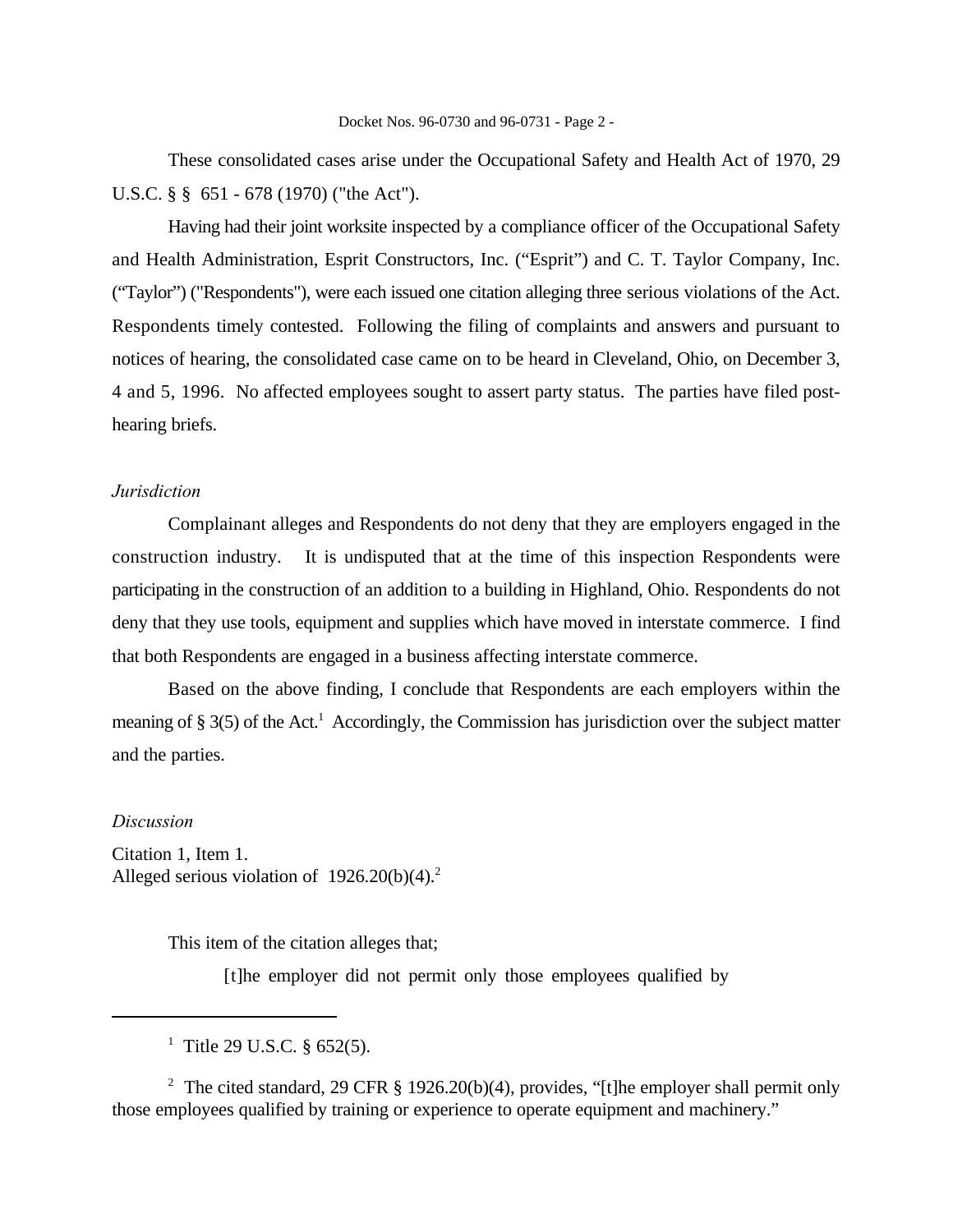#### Docket Nos. 96-0730 and 96-0731 - Page 3 -

training or experience to operate equipment and machinery: On or about 11-24-95, employees were allowed to operate the Ingersoll Rand SD-70 roller compactor without being qualified by way of extensive knowledge, training, or experience.

It is undisputed that on or about November 25, 1995 a fatal accident occurred in Highland Heights, Ohio at a construction site. An employee of Esprit was fatally injured after being run over by a piece of heavy construction equipment identified as a roller-compactor. The roller-compactor was, at the time, being operated by Matthew Collier, Project Manager for Taylor.

Taylor was the steel erection sub-contractor on the project and had also contracted to supply laborers for other work at the site. Taylor used employees of Esprit as it usually did on other projects. (Tr. 10-11, 89-91, 151-152, 258, RX - A, RX-CC, p.5). The Esprit laborers were given their work assignments and supervised by Paul Mills, an employee of Taylor. (Tr. 277-278). The Superintendent at the site was Richard Silas, also an employee of Esprit (Tr. 88), who supervised all of the laborers on the site and regarded himself as the highest authority for Esprit on the site. (Tr. 91). Mr. Collier, as project manager for the site, had the duties of management, coordination and overseeing the project and the workforce. (Tr. 9, RX CC, pp. 25-26).

On November 25, 1995 work was being conducted by Esprit employees at ground level at a location where the steel columns and some of the beams were in place but where there were no exterior or interior walls in place. They were in the process of spreading and compacting stone. In order to accomplish this, they had to remove mud and water which had accumulated as a result of recent rain. An employee of Esprit, Mr. Don Nealy, was assigned to pump water out of various holes and depressions. In doing so, Mr. Nealy was using a sump pump owned by Taylor. Mr. Collier visited the worksite on that day, the Friday after Thanksgiving. For some time that morning Mr. Collier was accompanied by Mr. Sias. After Mr. Sias left the area to go to the construction trailer in order to answer a page, Mr. Collier got up on the roller-compactor to move it. In the process of moving the machine, Mr. Nealy was struck.

Based upon the accident and information later gathered by its Compliance Officer, OSHA alleges that Mr. Collier was not qualified to operate the roller as required by the cited standard.<sup>3</sup> The

 $3\text{ }$ . The specifics surrounding the fatality were, unfortunately, focused upon by the parties in (continued...)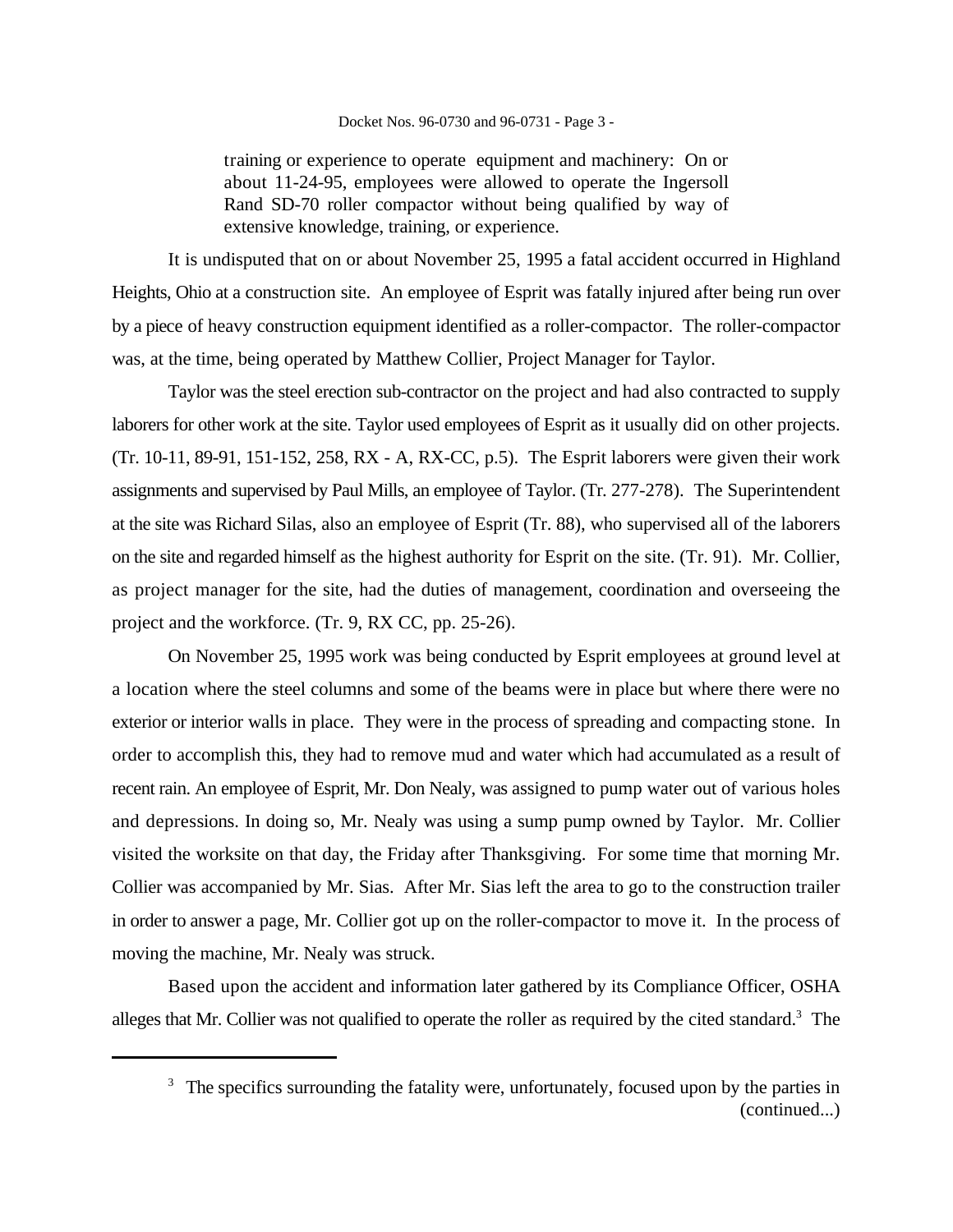#### Docket Nos. 96-0730 and 96-0731 - Page 4 -

issue in this matter is whether Mr. Collier was, at the time he operated the roller-compactor on or about November 25, 1995, "qualified" as required by the cited standard. Because Mr. Collier was not a qualified operator of heavy equipment under Taylor's own scheme of vetting and testing equipment operators, it is held that he is not so considered for the purposes of the cited standard.

Both parties make much of the detailed testimony regarding Mr. Collier's past experiences growing up on a farm, the relationship of his experience operating farm equipment to the operation of the roller-compactor and numerous other factors which might lead to findings regarding the degree of Mr. Collier's knowledge and experience as an equipment operator. These facts are, at most, peripherally relevant and of little weight either way. I conclude that it is determinative that Taylor had instituted and maintained a system of screening and identifying those employees it regarded as qualified to operate such equipment. Taylor prepared a list of qualified operators. It made various additions, deletions and changes to the list. Mr. Collier was not on that list. Thus, by Taylor's own criteria, Mr. Collier was not qualified to operate the machine which he mounted and moved.

This is not a case in which particular operators were assigned to and operated only one piece of equipment each day. On Taylor projects it was commonplace for a number of different employees to operate various different pieces of equipment intermittently throughout the day. (Tr. 67-68). For this reason Taylor maintained a list of qualified operators. Mr. Collier was aware that there was a

 $\frac{3}{2}$ (...continued)

*Herbert Vollers, Inc.,* 4 BNA OSHC 1798, 1801, n.6 (No. 9747, 1976)(Citations omitted.)

preparation for and during the course of the hearing. As the Commission noted in a very similar decision:

Whether [the equipment operator's] failure to set the brakes during such duties was the causal agent of the death of a member of that crew need not be addressed here. A finding of noncompliance need not be predicated on the accuracy of a *post-hoc* accident analysis, and it is not necessary that an established instance of noncompliance have been the causative agent of injuries. We emphasize that our inquiry is directed to the question of whether [the equipment operator] was 'qualified' within the contemplation of 29 CFR § § 1926.20(b)(4) and 1926.32(1). [The operator's] actions during any particular operation are referenced here solely as evidence tending to show whether or not he 'successfully demonstrated his ability to solve or resolve problems' relating to the operation of the 3616D tractor.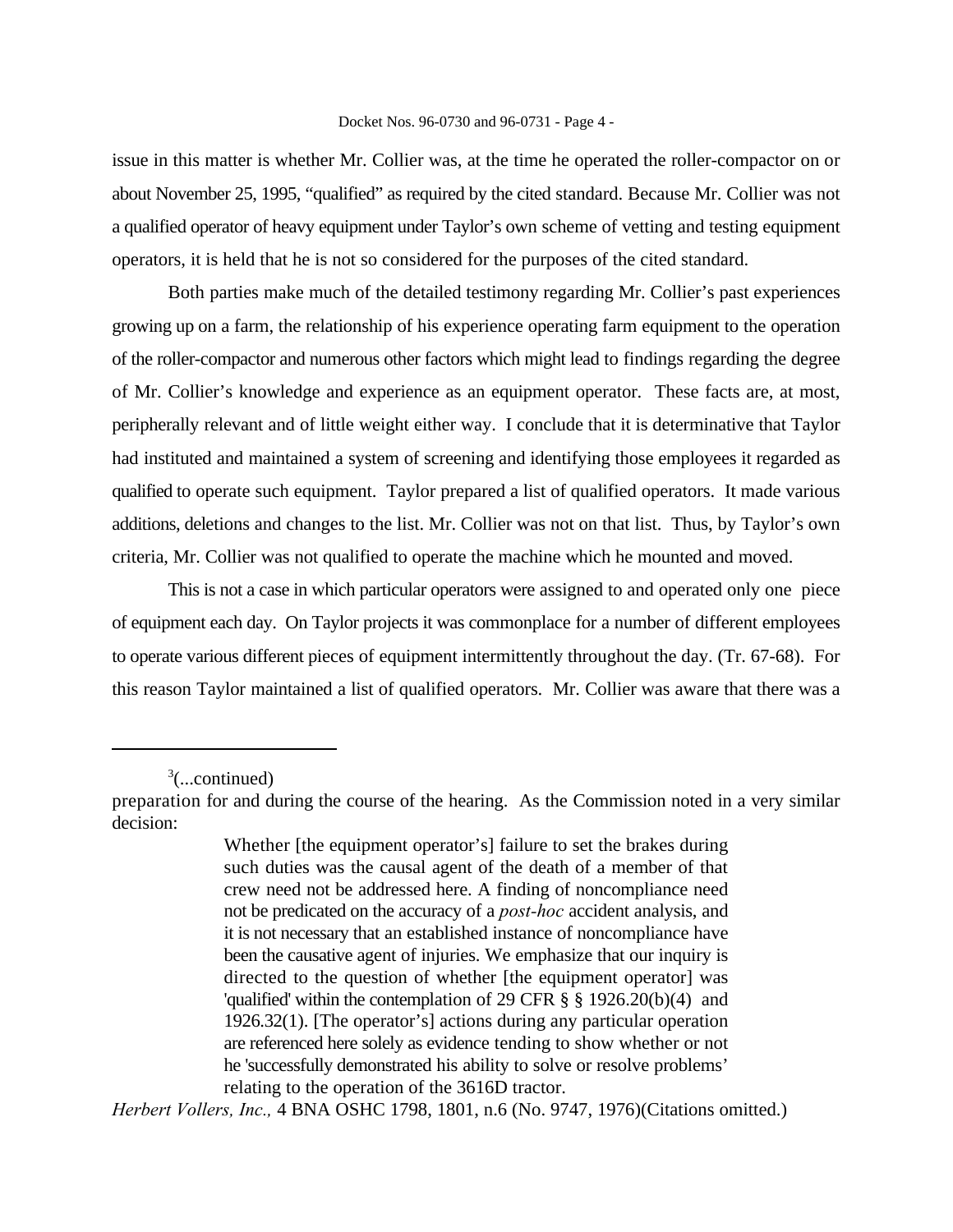#### Docket Nos. 96-0730 and 96-0731 - Page 5 -

list of qualified operators maintained by Mr. Mills and that he was not on the list. (Tr. 24). He never requested to be placed on the list. He was never tested for his competency in operating a rollercompactor (Rx. CC, p. 30). There is evidence that no supervisory or management person of either Esprit or Taylor had, prior to the day he operated the roller, ever seen Mr. Collier operate the equipment. (Tr. 23, 96, 266). Mr. Sias knew of the list. He also knew that the list identified employees Esprit considered qualified to operate heavy equipment, that those on the list were there by reason of their training, experience and job performance and that the purpose of the list of qualified operators was supposed to control who operated such equipment at the work sites. (Tr. 97-98.) The list of qualified operators was "readily available" and was generally posted at the work site. (Tr. 130- 131). The list (Ex. G-3) was prepared by Mr. Mills who described as its purpose, "to notify the field personnel that the only people that should be on equipment should be [those] on this list..." (Tr. 264). He prepared the list of who was authorized to operate heavy equipment based upon his evaluation of a persons background and training and by observing their operation of the equipment. (Tr. 264- 265). Mr. Mills did not know if Mr. Collier had any training on the equipment and had never observed his operation of it. Mr. Collier's name was never on the list of qualified operators. There is no doubt on the evidence on this record that under the system maintained by Taylor, Mr. Collier was not qualified to operate the roller-compactor.<sup>4</sup>

Respondent's argument that industry custom and practice must be considered in order to define obligations imposed by a broad, generally worded standard, while perhaps correct in the abstract, has no application under the facts in this case. It is rejected in its entirety. Whatever "qualified" might mean to a reasonable person in the general construction industry is not relevant here. Respondent's arguments now regarding industry custom and practice as well as the degree of Mr. Collier's experience and training are merely *post hoc* rationalizations.

The absence of Mr. Collier's name from the list of qualified operators is conclusive evidence that no determination that Mr. Collier was qualified to operate the equipment was ever made. By listing and identifying to everyone working on the site those employees who were qualified to operate

<sup>&</sup>lt;sup>4</sup> In addition to the well known qualified operators list, there is also a provision in both Respondents' safety programs which states: "[t]hose operating special purpose vehicles must successfully demonstrate competency in operating specific vehicles...." (GX-4, p.7).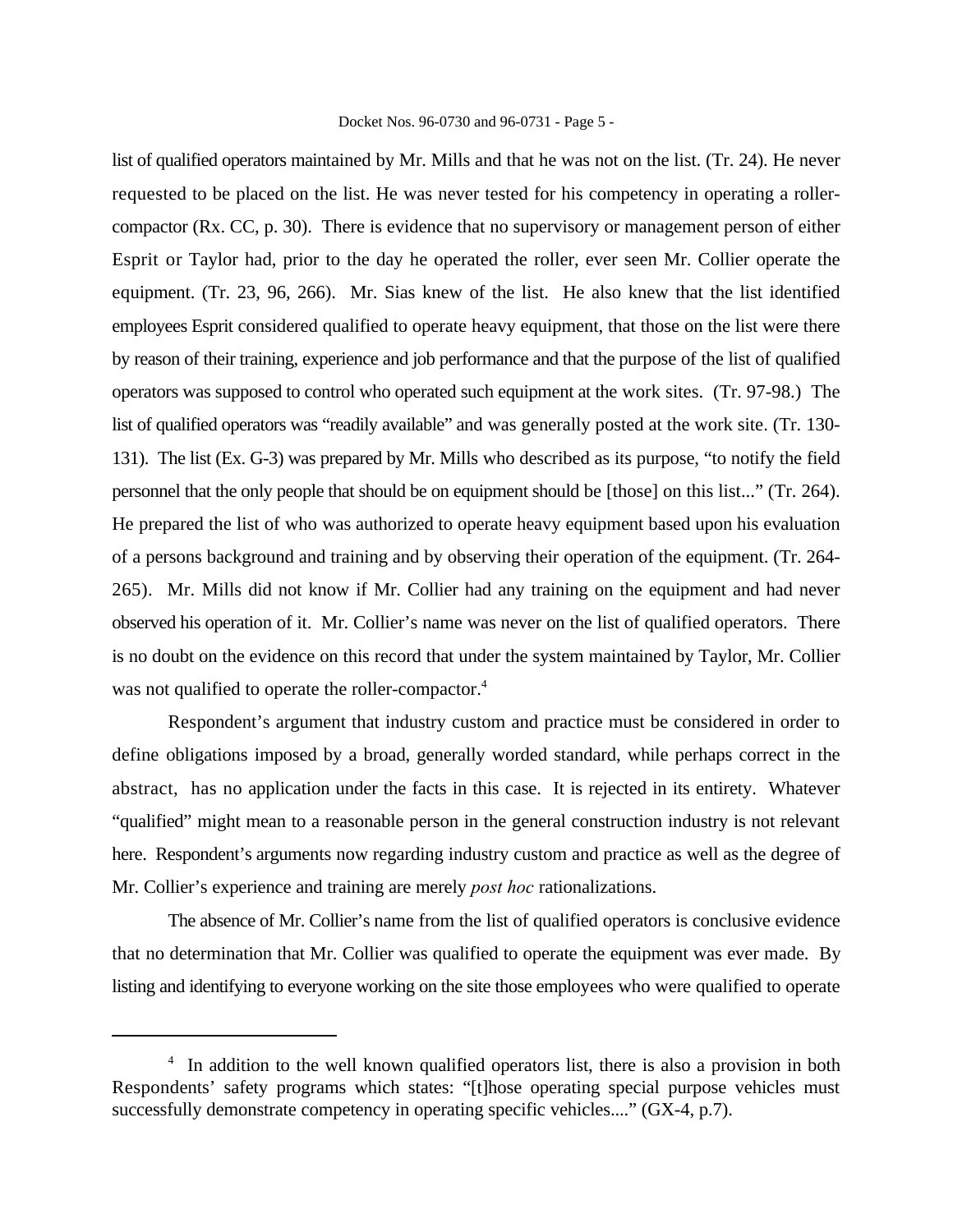heavy equipment, Respondents had thus also determined, or at least necessarily implied, that persons not listed were considered unqualified.<sup>5</sup> I thus conclude that Mr. Collier was an "unqualified individual" within the meaning of the cited standard. Mr. Collier's operation of the equipment was thus in violation of the requirements of the cited standard.

Since Taylor had supervisory control over Mr. Collier, Taylor and Esprit had control over working conditions at the site in general and Esprit had control over its own employees at the site, both Respondents are responsible under the Act. Under the Act employees are considered to be exposed wherever, within reasonable predictability, they were within the zone of danger created by the violative condition. *Brennan v. Gilles & Cotting, Inc.,* 504 F. 2d 1255, 1263 (4th Cir. 1974), *Dic-Underhill, a Joint-Venture*, 4 BNA OSHC 1489, 14909 (No. 3042, 1976); *Adams Steel Erection*, 12 BNA OSHC 1393, 1399 (No. 84-3586, 1985). See also, *Jefferson Smurfit Corp*., 15 BNA OSHC 1419, 1421 (No.89-0553, 1992). Given the dangers of an unqualified operator running a piece of heavy machinery, I find that there was exposure of employees of both Respondents in that each had employees at the site who could have been or were in the vicinity of the roller-compactor when operated by Mr. Collier. Indeed, Mr. Collier himself was exposed to hazards by his own operation of the roller-compactor.

I also find that both Respondents knew or should have known of the violative condition. As a Taylor supervisory employee, Mr. Collier's unqualified operation of the roller-compactor is imputed to Taylor. Mr. Silas credibly testified that he was unaware that Mr. Collier intended to operate the roller-compactor on the day of the incident. (Tr. 133-134). Nonetheless, Mr. Silas was fully aware that he had shown Mr. Collier how the machine operated; that it was normal procedure for equipment to be operated by a number of different employees depending upon which employee was available; that time was of the essence that day; and that he was leaving the area to answer a page while Mr. Collier was remaining behind. Respondent's policy of equipment being operated by a number of

Respondent's contentions as to the applicability of the Commission decision in *Herbert* 5 *Vollers, Inc.,* 4 BNA OSHC 1798 (No. 9747, 1976), and that the term "qualified" can be defined only under 1926.20(b)(4) and not under 1926.32(m), are both rejected in light of the determination above. Similarly, the opinions of the experts offered by both parties are of virtually no probative weight because Taylor itself had made the determination that Mr. Collier was not qualified to operate heavy equipment.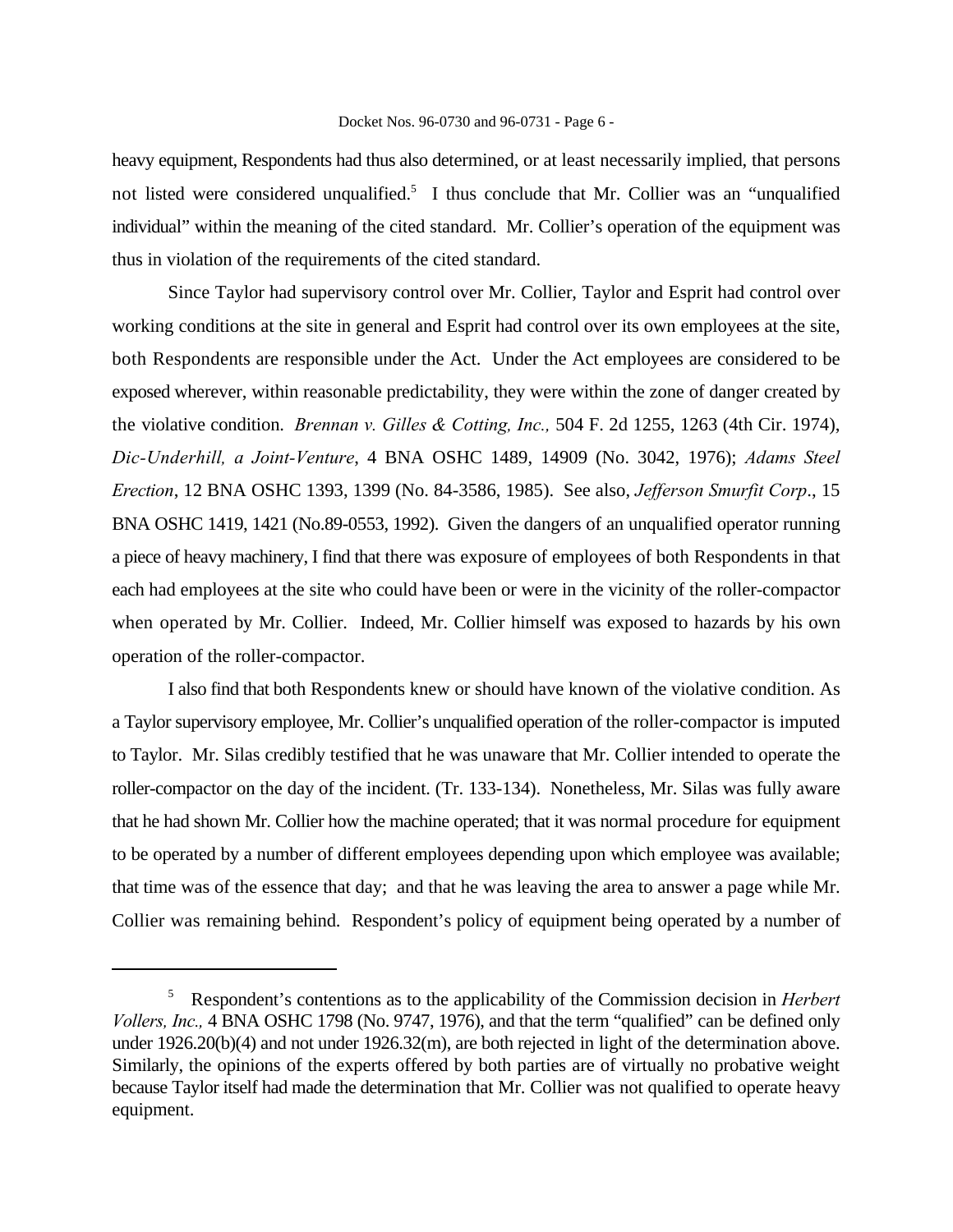#### Docket Nos. 96-0730 and 96-0731 - Page 7 -

different people at different times, coupled with the maintenance of a list of qualified operators put all supervisory personnel on notice that operation of equipment by any person other than the listed qualified operators was unauthorized. Both Respondents knew or reasonably should have known that operation of the roller-compactor by a person other than a qualified operator was taking place.

Under section 17(k) of the Act, 29 U.S.C.  $\S$  666(j), a violation is serious where there is a substantial probability that death or serious physical harm could result from the violative condition. It is the likelihood of serious physical harm or death arising from an accident rather than the likelihood of the accident occurring which is considered in determining whether a violation is serious. *Dravo Corp.,* 7 BNA OSHC 2095, 2101, (No. 16317, 1980), *pet. for review denied,* 639 F.2d 772 (3d Cir. 1980). It is reasonable to infer that equipment weighing several tons moving about a construction site with numerous people on the ground in the vicinity clearly poses the likelihood of serious harm or death.

Respondent Esprit maintains that it has established the "multi-employer work site defense" by demonstrating each of its elements, *i.e.,* that (1) it did not create the hazardous condition, (2) did not control the violative condition such that it could have realistically abated the condition, and (3) took reasonable alternative steps to protect its employees. *Anning-Johnson Co.,* 4 BNA OSHC 1193, 1198 (No. 3694, 1976). The argument is rejected.

While Esprit may not have had control over Mr. Collier as he was an employee of Taylor, it has failed to show by a preponderance of the evidence that it took reasonable alternative steps to protect its workers. In this regard, Esprit relies solely on the fact that most of its workers had undergone the OSHA 10-hour course. Esprit did not show that every employee on the site at the time took the course nor that the course was a reasonable alternative. In addition, the claim by both Respondents that it could prevail by showing that the victim of the accident violated known company rules is rejected. The violations alleged in items 1 and 2 refer to the conduct of Mr. Collier.

For the above reasons, I find that Respondents violated the cited standard as alleged in Citation 1, Item 1 and that the violation was serious. Item 1 is thus AFFIRMED.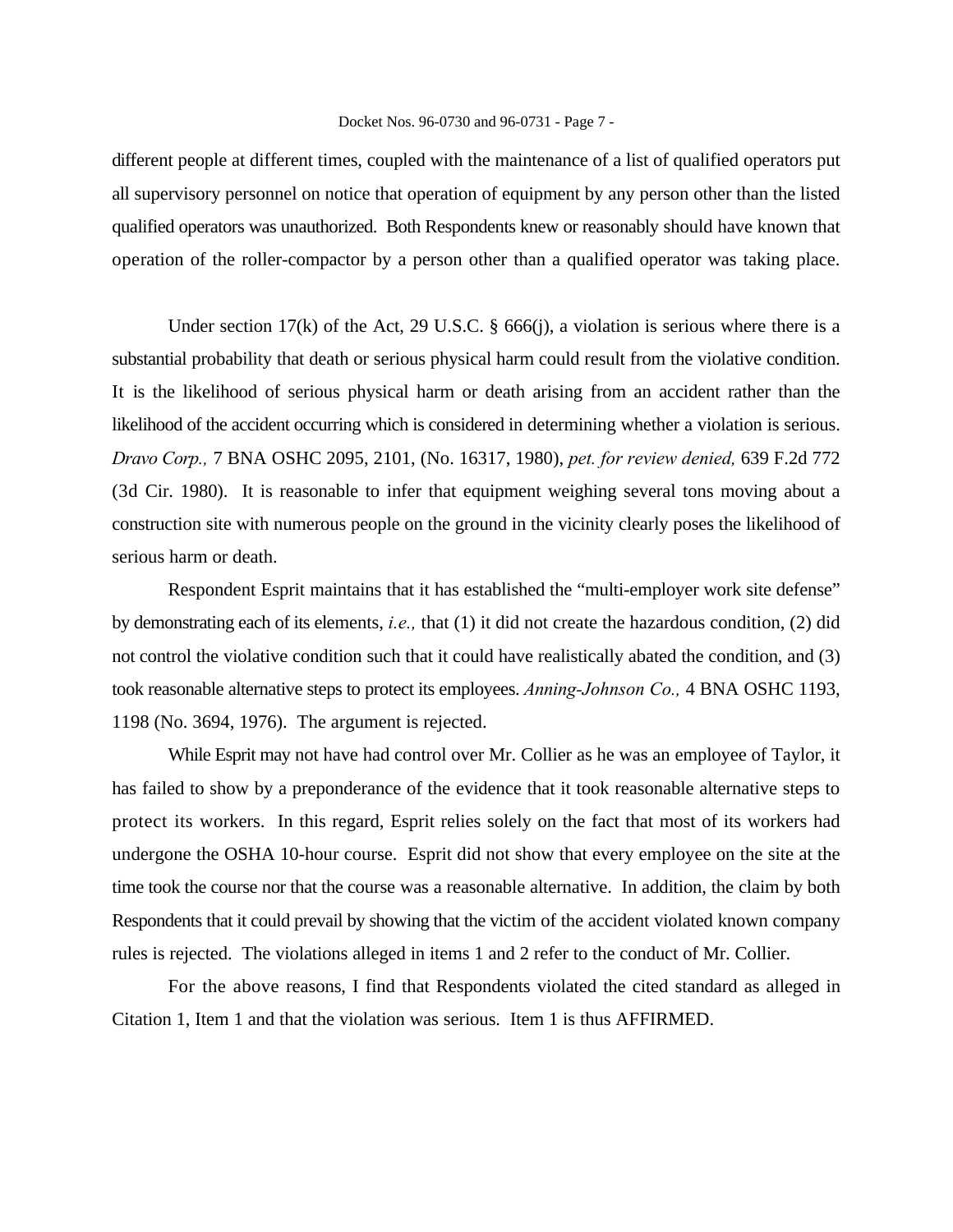Citation 1, Item 2. Alleged serious violation of 29 CFR  $\S$  1926.95(a).<sup>6</sup>

The citation alleges;

Appropriate personal protection was not used by employees in all operations where there was exposure to hazardous conditions: Although the Ingersoll Rand roller compactor, model #SD-70 and serial number 5206-S, was equipped with beat belts, employees did not use the seat belts.

The alleged violation arises out of the undisputed fact that neither Mr. Collier nor at least two others who operated the roller-compactor used the seat belt while operating the equipment. (Tr, 19, 187, 212). Other employees indicated that they did not always have the seat belt on when operating the same equipment. One stated that he did not use the belt primarily when operating in reverse because doing so required him to be in a standing position in order to obtain an effective view. (Tr, 186, 206). One operator, Mr. Cooper, essentially conceded that he understood that the seat belt was supposed to be worn but that under the circumstances at that site, "pretty flat" terrain and with the operators "jumping from one machine to the roller," the seat belt was not used. (Tr. 215). Mr. Cooper also indicated that he had not operated that particular roller in a standing position. (*Id.*) Several employees opined that the site in general was so level as not to present a roll-over hazard for the roller compactor. (Tr. 189-190) or that the even if the roller went into one of the depressions surrounding the columns, the depth would not be sufficient to tip the roller over (Tr. 117, 193). Based upon the above testimony, I find that, as a matter of fact, that operators of the rollercompactor did not consistently use the seat belt. I further find that they were permitted to exercise

 $6$  The standard cited, 29 CFR  $\S$  1926.95(a), states:

<sup>(</sup>a) "Application." Protective equipment, including personal protective equipment for eyes, face, head, and extremities, protective clothing, respiratory devices, and protective shields and barriers, shall be provided, used, and maintained in a sanitary and reliable condition wherever it is necessary by reason of hazards of processes or environment, chemical hazards, radiological hazards, or mechanical irritants encountered in a manner capable of causing injury or impairment in the function of any part of the body through absorption, inhalation or physical contact.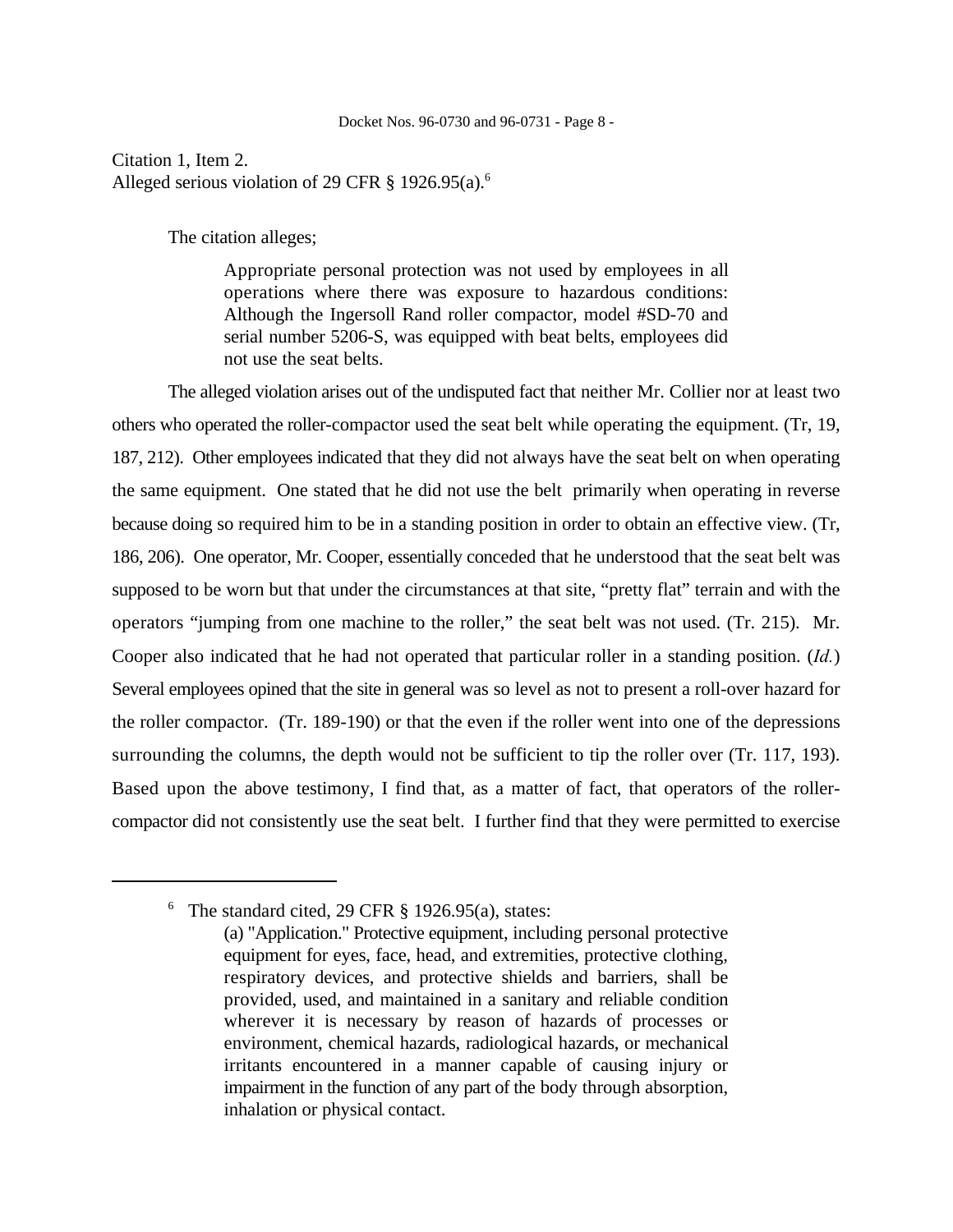their discretion in its use, and did not use it in three circumstances; when they felt too busy to do so, when moving in reverse so they could drive in a standing position for a better view or when they felt that the ground was level enough as to preclude a tipping hazard.

The cited construction industry standard originated with the general industry standard at 29 CFR § 1910.132(a) which is identical and under which the Commission has held that seat belt are "personal protective equipment." *Ed Cheff Logging*, 9 BNA OSHC 1883, 1888 (No. 77-2778, 1981). The standard thus applies.

Under this broadly worded standard, the Secretary must show by a preponderance of the reliable evidence that there were "hazards of processes or environment, chemical hazards, radiological hazards, or mechanical irritants encountered" so as to trigger the requirement to use personal protective equipment. The Commission has stated;

> the test for determining whether a hazard exists requiring personal protective equipment....is whether the employer had actual notice of a need for protective equipment or whether a reasonable person familiar with the particular industry would recognize such a hazard.

*Con-Agra Flour Milling Co.,* 16 BNA OSHC 1137, 1140 (No. 88-1250, 1993)("*Con Agra*") (Citations omitted.) The "hazard" must be shown by the Secretary to be more than merely speculative, but must be one based on "foreseeability" and must be a "condition[s] *likely* to lead to injury." *Con Agra,* 16 BNA at 1141. (Citations omitted.) In this case, I find that the Secretary has shown by a preponderance of the reliable evidence of record that Respondents were under actual notice that the seat belt was required be worn by the operator of the roller-compactor at all times while operating the machine.<sup>7</sup>

 $\frac{1}{2}$  Since the evidence shows that Respondents were on actual notice that seat belts were required to be used by operators of the roller-compactor at all times, issues regarding the industry recognition of a hazard requiring roller-compactor operators to use seat belts and questions of the likelihood of tipping or roll over of the machine are moot.

It is noted, however, that were such issues resolved herein, the testimony offered by William Bunner as an expert would be considered to be of little moment. There is no question that his education and experience qualify him as an expert. Nonetheless, several factors, taken together, mitigate against assigning any significant persuasive weight to his opinions. Mr. Bunner's business interests as safety director and manager of litigation for another employer recently found to be in violation of the same standard provides a strong basis for a possible bias. In addition, Mr. Brunner's (continued...)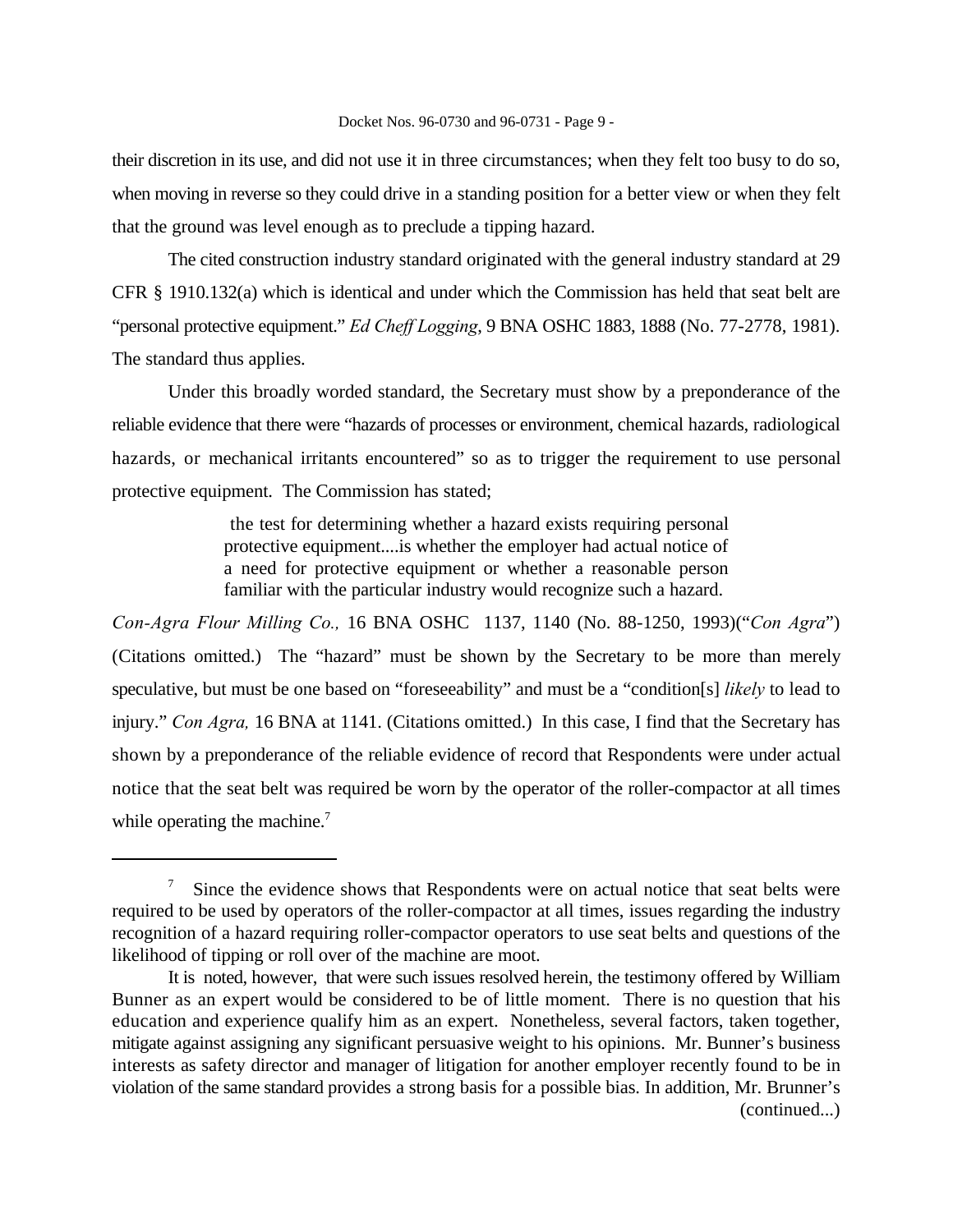#### Docket Nos. 96-0730 and 96-0731 - Page 10 -

As evidence that Respondents were actually aware that seat belt use was required at all times on the roller-compactor, the Secretary relies on the Construction Industry Manufacturers Association manual for rollers (GX-7), The Construction Equipment Operation & Maintenance Manual prepared by the manufacturer of the roller-compactor, Ingersoll-Rand (GX-6), a warning decal on the rollercompactor (GX-5), materials supplied to Respondents' employees who attended an OSHA "10 Hour Course" (RX-M) and Taylor's own Safety and Health Program (GX-4). These materials demonstrate that Respondents had actual notice that the seat belt was required to be used at all times by the rollercompactor operator. The two equipment manuals, one prepared by the equipment manufacturers trade association and one by the manufacturer of this specific machine, unequivocally state that the seat belt is required to be used at all times when operating this roller-compactor.<sup>8</sup> The warning decal relied upon by the Secretary is, on this evidentiary record, of little probative weight. The most that can be said of the evidence of record is that the decal affixed to the roller-compactor apparently provided a similar warning. Exhibits showing the decal (GX-5, RX-B), and the testimony as to its contents (Tr. 334) are less than clear as to whether the decal specifically states that the seat belt is to be used at all times or are references to the dangers of using the machine on or near inclines. Similarly, relying on materials given to Respondents' employees who attended a basic 10-hour OSHA course as having provided actual notice of the requirement to use the roller-compactor's seat belt at all times is of relatively little probative value. Although most Esprit employees have apparently attended the 10-hour course, $\degree$  and "safety around construction vehicles" was discussed during the

<sup>(...</sup>continued ) 7 opinion that the use of the seat belt on the roller-compactor was not required except on an incline is rejected. He provided no basis for that opinion other than his own experience and that conclusion is directly contradicted by reliable and highly probative industry evidence in this case. (GX-6 and 7).

<sup>&</sup>lt;sup>8</sup> "Always use seat belts if your machine is equipped with a ROPS [rollover protection structure]." (GX-7). "When using a compactor with ROPS, seat belts and other OSHA required safety equipment must be worn." (GX- 6). It is undisputed that the machine involved in this case was equipped with ROPS.

<sup>&</sup>lt;sup>9</sup> Respondents have been especially diligent in having employees attend an "OSHA 10-hour" course as well as a supervisors refresher course. See, Tr. 416.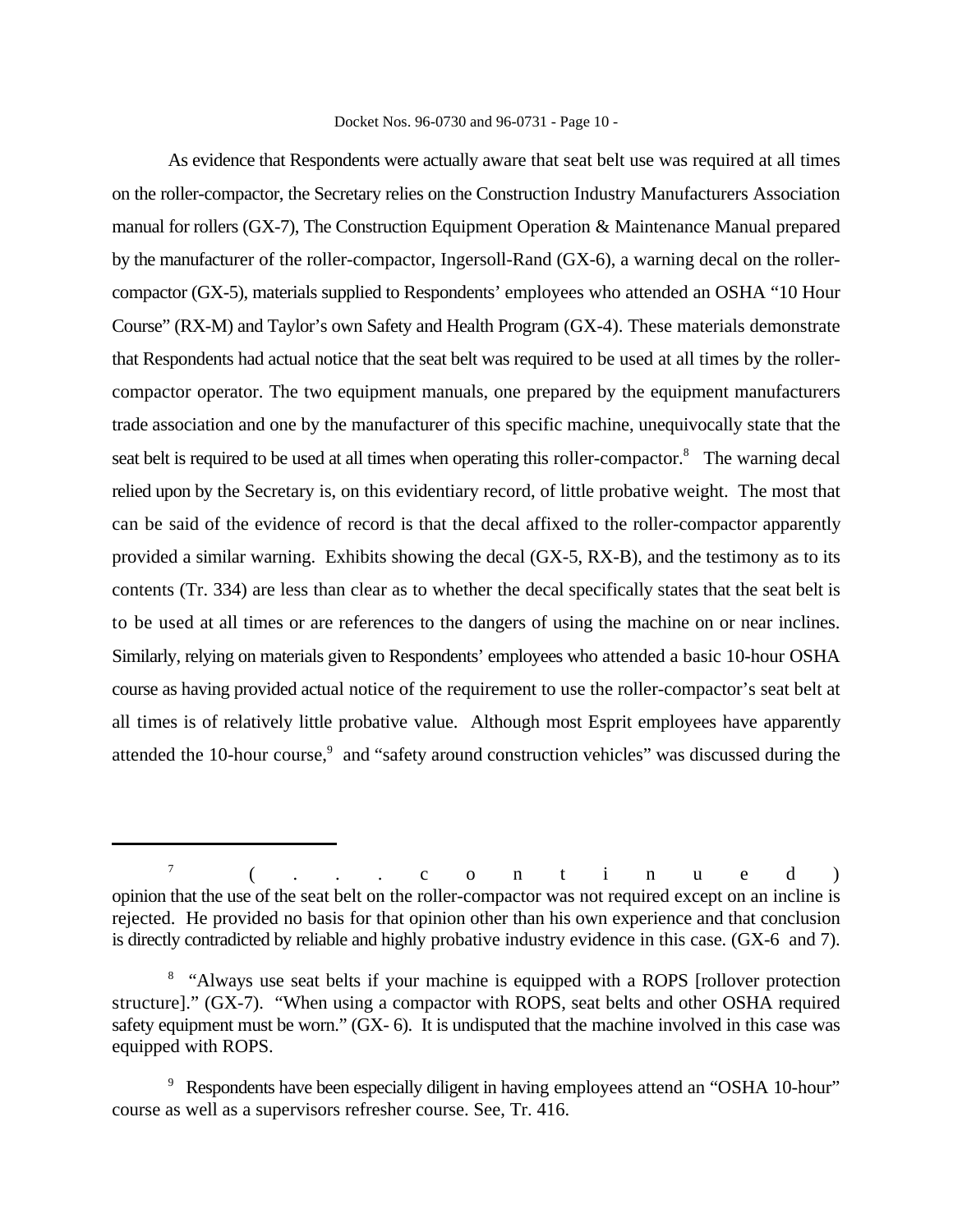#### Docket Nos. 96-0730 and 96-0731 - Page 11 -

course,  $^{10}$  even a preliminary perusal of the course "manual" cited by the Secretary (RX-M) demonstrates that is a mass of material far too large and complex to consider as giving effective notice of specific hazards to its recipients. (See, Tr. 418, ll. 6-10). At best, the manual could be regarded as a reference tool for the participants in the course. Most important as evidence that Taylor actually knew that the roller-compactor seat belt was required to be worn by its operator at all times is Respondent's own Safety and Health Program (GX-4). Even though the written program is far reaching and complex, it carries much more evidentiary weight on this issue than does the 10 hour OSHA course manual because the program is unique to Taylor and Esprit, is designed specifically as information for Taylor's and Esprit's employees and is written in a far more easily understood fashion, $\frac{11}{11}$  Moreover, the safety program, in addition to general admonition that seat belts are to be worn "when driving/traveling on company business" (GX-4, p.7), contains highly specific requirements that seat belts are required to be used "on ALL mobile equipment...includ[ing] dump trucks, graders, dozers, earth movers, etc." (GX-4, p.5, ¶ k)(Emphasis in original). In addition, Respondent's own safety program's "Job Safety & Health Checklist For Construction" which is "...intended to identify the common hazards in the industry" (GX-4, p.40) notes very specifically that seat belts are to be worn on all equipment on which rollover protection is installed. (GX-4, p.43). The sum of the evidence is that Respondents had actual notice that seat belt use by operators of the roller-compactor was required at all times the machine was in operation.

Given the fact that several people who operated the roller-compactor were either management level officials or did so in an open, notorious and repeated manner in the presence of management or, at least, where they could have easily been observed by supervisors and superiors, I find that both employers knew or had a reasonable basis to know that operators of the roller-compactor were running the equipment without using the seat belt.

That employees were exposed to the hazard arising from non-compliance is not disputed.

Failure to use a seat belt on the roller-compactor is a serious violation. Even on relatively level terrain, sudden stops or changes in speed or direction create the possibility that an operator

 $10$  Tr 418.

<sup>&</sup>lt;sup>11</sup> Although the program, GX-4, is identified as Taylor's program, the record shows that it was equally applicable to Esprit. (Tr. 267).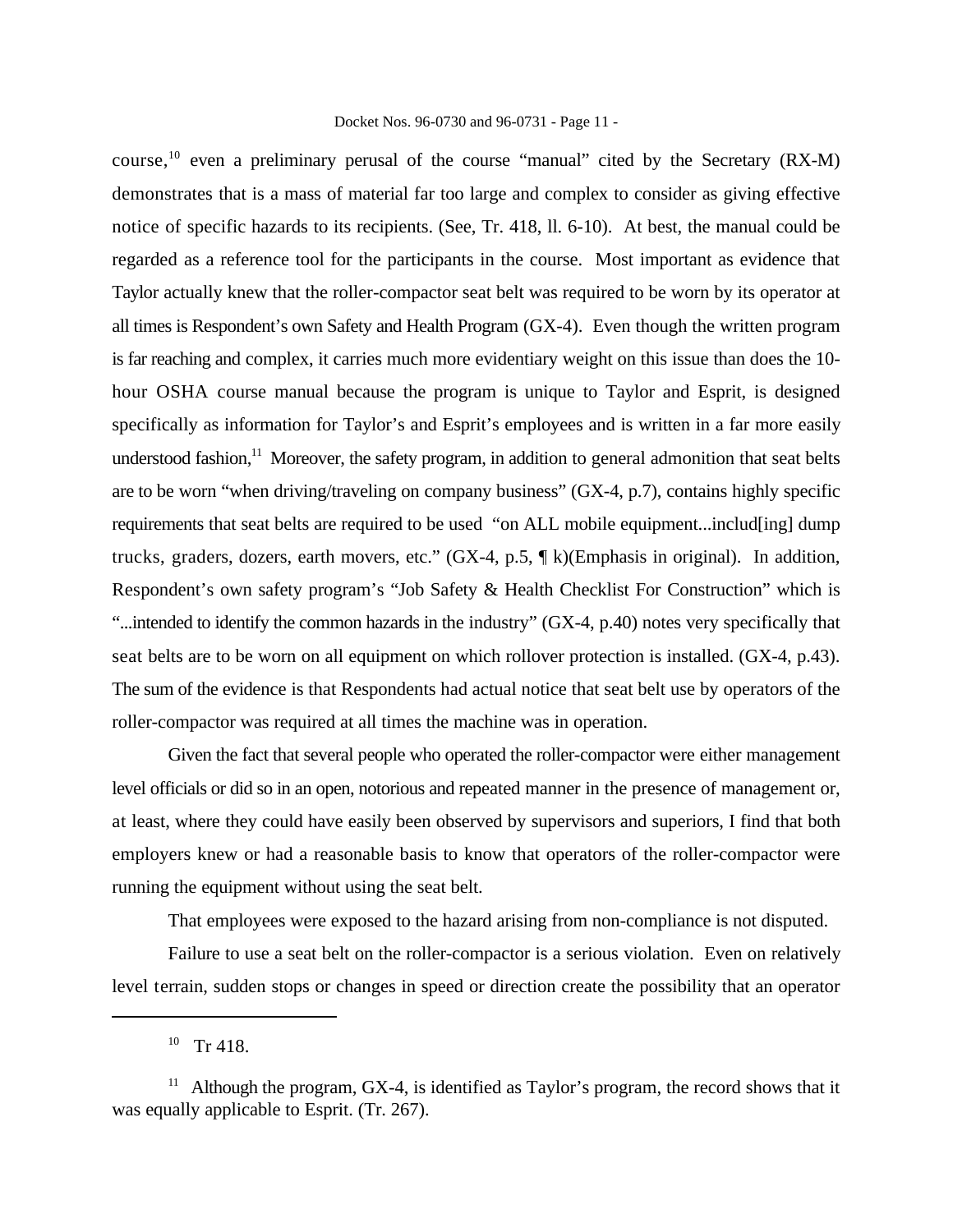would be thrown from the machine. An equipment operator thrown to the ground forcefully and suddenly at a busy construction site would be at considerable peril even if only dazed or disoriented but not severely injured by the fall itself. Such an event would create a substantial probability that death or serious injury could result.

The affirmative defenses raised are rejected for the reasons discussed in regard to Item 1, *infra.<sup>12</sup>*

For the above reasons, I find that both Respondents violated the cited standard as alleged in Citation 1, Item 2 and that the violation was serious. Item 2 is thus AFFIRMED.

Citation 1, Item 3.  $1926.404(f)(7)(iv)(C).^{13}$ 

The citation alleges:

Exposed noncurrent-carrying metal parts of cord and plug-connected equipment which could become energized were not grounded when the equipment was one of the types listed in 29 CFR

<sup>13</sup> The cited standard, 29 CFR § 1926.404(f)(7)(iv)(C), provides:

(f) *Grounding*. Paragraphs  $(f)(1)$  through  $(f)(11)$  of this section contain grounding requirements for systems, circuits, and equipment.

\* \* \*

(7) *Supports, enclosures, and equipment to be grounded* -

\* \* \* (iv) *Equipment connected by cord and plug*. Under any of the conditions described in paragraphs  $(f)(7)(iv)(A)$  through  $(f)(7)(iv)(C)$ of this section, exposed noncurrent-carrying metal parts of cord- and plug-connected equipment which may become energized shall be grounded:

\* \* \*

(C) If the equipment is one of the types listed in paragraphs(f)(7)(iv)(C)(1) through (f)(7)(iv)(C)(5) of this section. However, even though the equipment may be one of these types, it need not be grounded if it is exempted by paragraph  $(f)(7)(iv)(C)(6)$ .

 $12$  In this regard, Respondents' comment when discussing penalties that the use of the safety belt would have created a "greater hazard" (Resp. Brief, p. 30) is a "throw away." The defense is not raised in Respondents' answers nor developed at the hearing or in the post-hearing brief.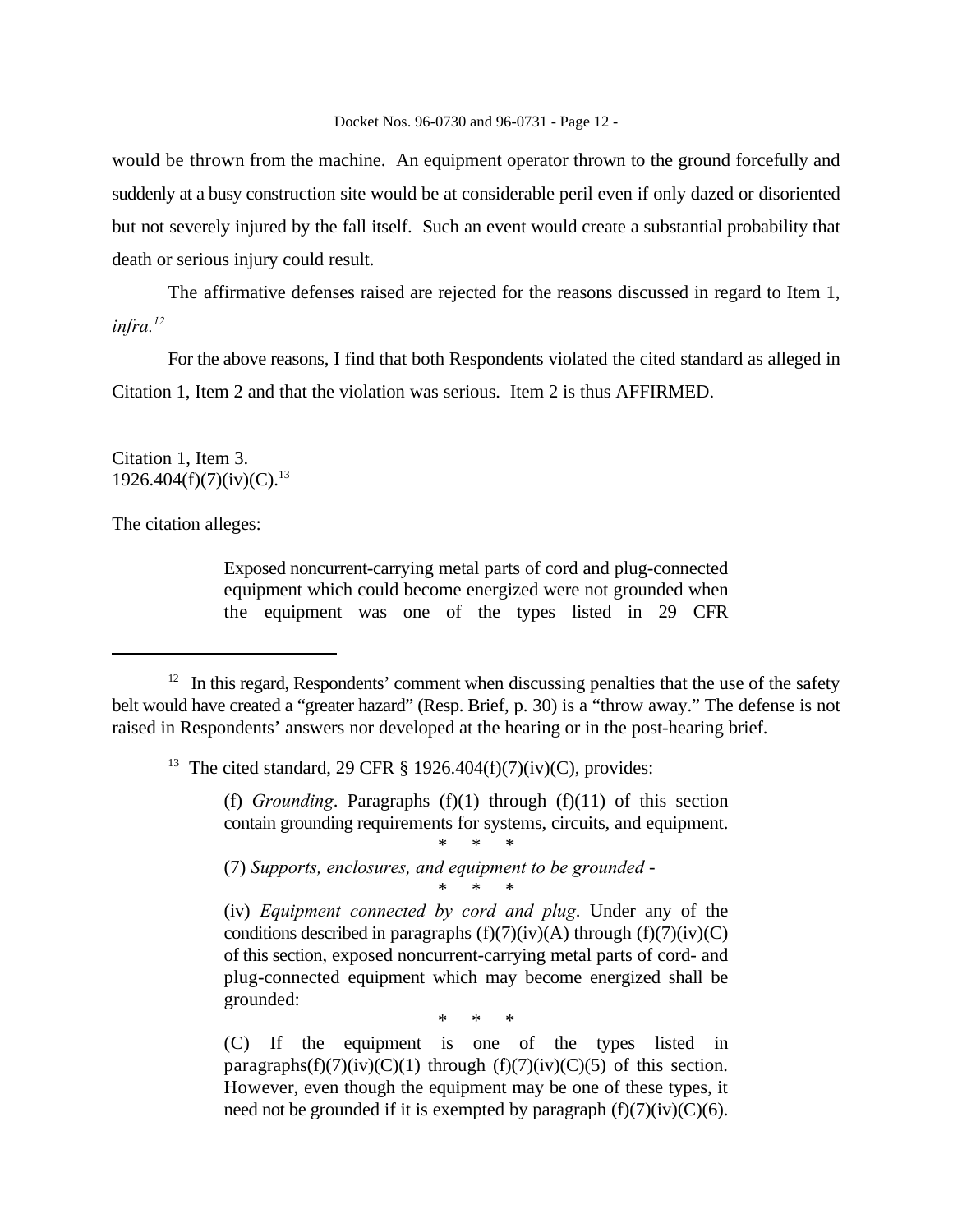### Docket Nos. 96-0730 and 96-0731 - Page 13 -

1926.404 $(f)(7)(iv)(C)(1)$  through  $(C)(5)$ : The Tsurumi model #LB-400 submersible sump pump, serial number B-684246, was not grounded by virtue of having its ground prong missing.

The cited standard applies to the types of electrical equipment described in 29 CFR 1926.404(f)(7)(C)(1) through (c)(5).<sup>14</sup>

The facts surrounding this alleged violation are not in dispute. The sump pump being used was a cord and plug connected piece of equipment being used in a wet location. It was not supplied with an isolation transformer nor was it double insulated. It was required to be properly grounded which it was not. It was, however, protected by a ground fault interrupter.

The Secretary concedes that the hazard which the standard is intended to eliminate is that of electrical shock. The Compliance Officer admitted that the use of a ground fault interrupter circuit ("GFIC") circuit provided the same shock protection as would proper grounding. (Tr. 358).

On this evidence, the standard is found to be applicable, the violative or non-complying condition has been established, and at least one employee (Nealy) was exposed. Given the Compliance Officer's testimony as to the lack of shock hazard by using a GFIC and the lack of a showing of any other serious hazard arising as a result of the removal of the "third prong" on a plug<sup>15</sup>,

{1} Hand held motor-operated tools;

{4} Tools likely to be used in wet and/or conductive locations;

{5} Portable hand lamps.

The exemption,  $1926.404(f)(7)(iv)(C){6}$ , states:

{6} Tools likely to be used in wet and/or conductive locations need not be grounded if supplied through an isolating transformer with an ungrounded secondary of not over 50 volts. Listed or labeled portable tools and appliances protected by a system of double insulation, or its equivalent, need not be grounded. If such a system is employed, the equipment shall be distinctively marked to indicate that the tool or appliance utilizes a system of double insulation.

 $15$  The Compliance Officer's testimony that "the tendency many times on construction sites is to disconnect the ground fault protection..." (Tr. 342) is, at best, speculative in regard to the work (continued...)

<sup>&</sup>lt;sup>14</sup> Title 29 CFR § § 1926.404(f)(7)(C)(1) through (C)(5) provide:

<sup>{2}</sup> Cord- and plug-connected equipment used in damp or wet locations or by employees standing on the ground or on metal floors or working inside of metal tanks or boilers;

<sup>{3}</sup> Portable and mobile X-ray and associated equipment;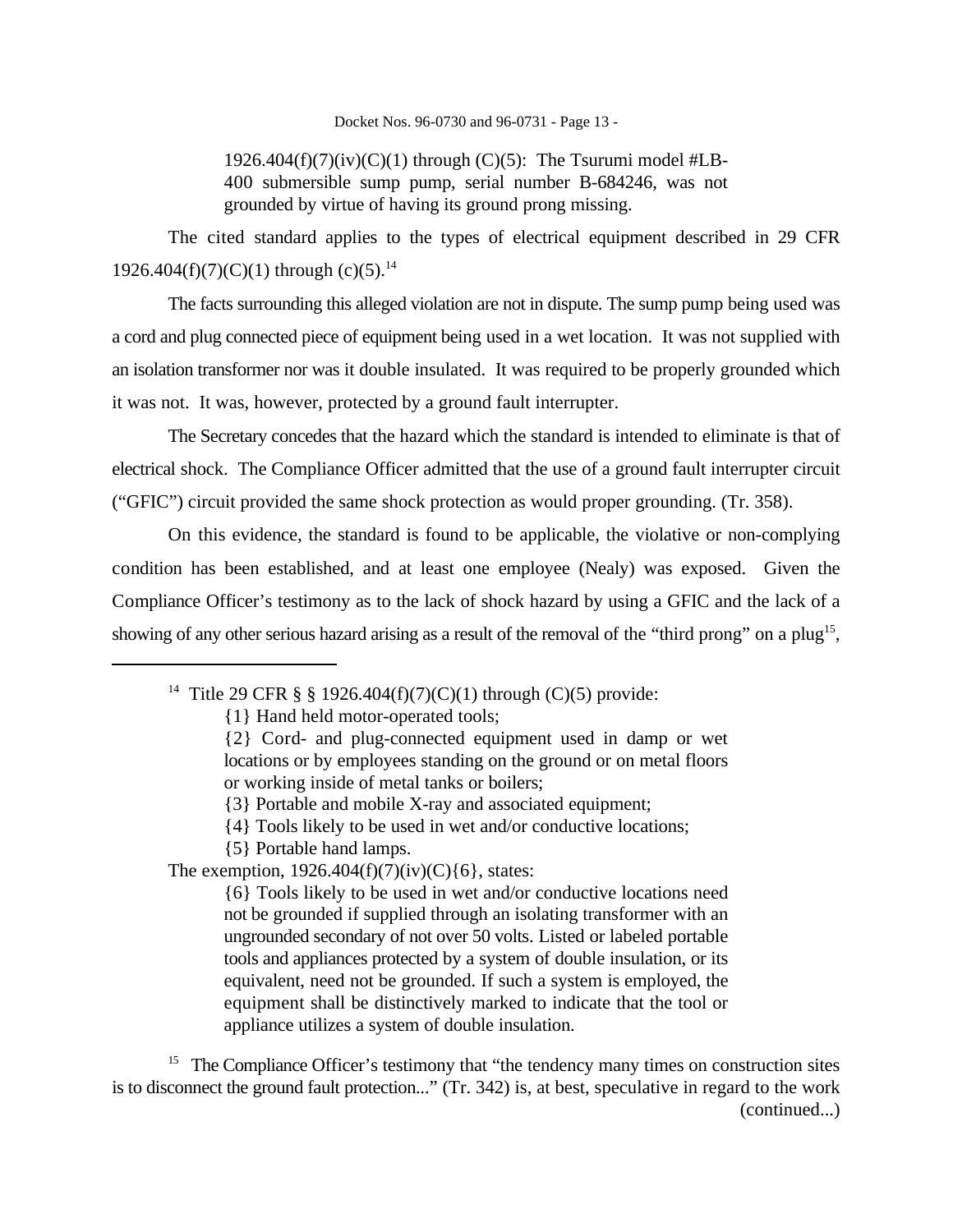this alleged violation has not been shown to be reasonably likely to result in death or serious injury. It is thus properly classified as other-than-serious.

For the above reasons, I find that Respondents violated the cited standard as alleged in Citation 1, Item 3 and that the violation was other-than-serious. Item 3, as so modified, is thus AFFIRMED.

## *PENALTIES*

 The Commission has often held that in determining appropriate penalties for violations, "due consideration" must be given to the four criteria under section 17(j) of the Act, 29 U.S.C. 666(j). Those factors include; the size of the employer's business, gravity of the violation, good faith and prior history. While the Commission has noted that the gravity of the violation is generally "the primary element in the penalty assessment," it also recognizes that the factors "are not necessarily accorded equal weight." *J.A. Jones Construction Co.,* 15 BNA OSHC 2201, 2214 (No. 87-2059, 1993) The Secretary is under an obligation to present evidence for the record as to the penalty factors and explain how she arrived at the penalty proposed. The Administrative Law Judge should set forth the weight assigned to each of the four factors. *Valdek Corp.* 17 BNA OSHC 1135, 1138 (No. 93-0239, 1995).

Respondents argue that only one penalty for each violation is appropriate because Taylor and Esprit were operating as an integrated operation. This argument does not withstand scrutiny. First, Respondents raise the argument for the first time in the post-hearing brief. It was not identified prior to the hearing in their pre-hearing statement of issues. The issue was not identified during the hearing thus was not tried by consent. Moreover, Taylor and Esprit are, by their own design separate legal entities with separate employees. They are individual employers. Each agreed in its separate answer to the Secretary's complaints that it was an employer. Finally, there is no bar to citing and penalizing more than one employer for a single violation. It is a practice long ago approved by the commission. *Anning-Johnson, Co.*, 4 BNA OSHC 1193 (No. 3694, 1976); *Grossman Steel & Alum. Corp.,* 4

 $^{15}$ (...continued)

site cited here. Another witness' statement regarding a possible spark hazard is pure speculation and unrelated to any demonstrated conditions.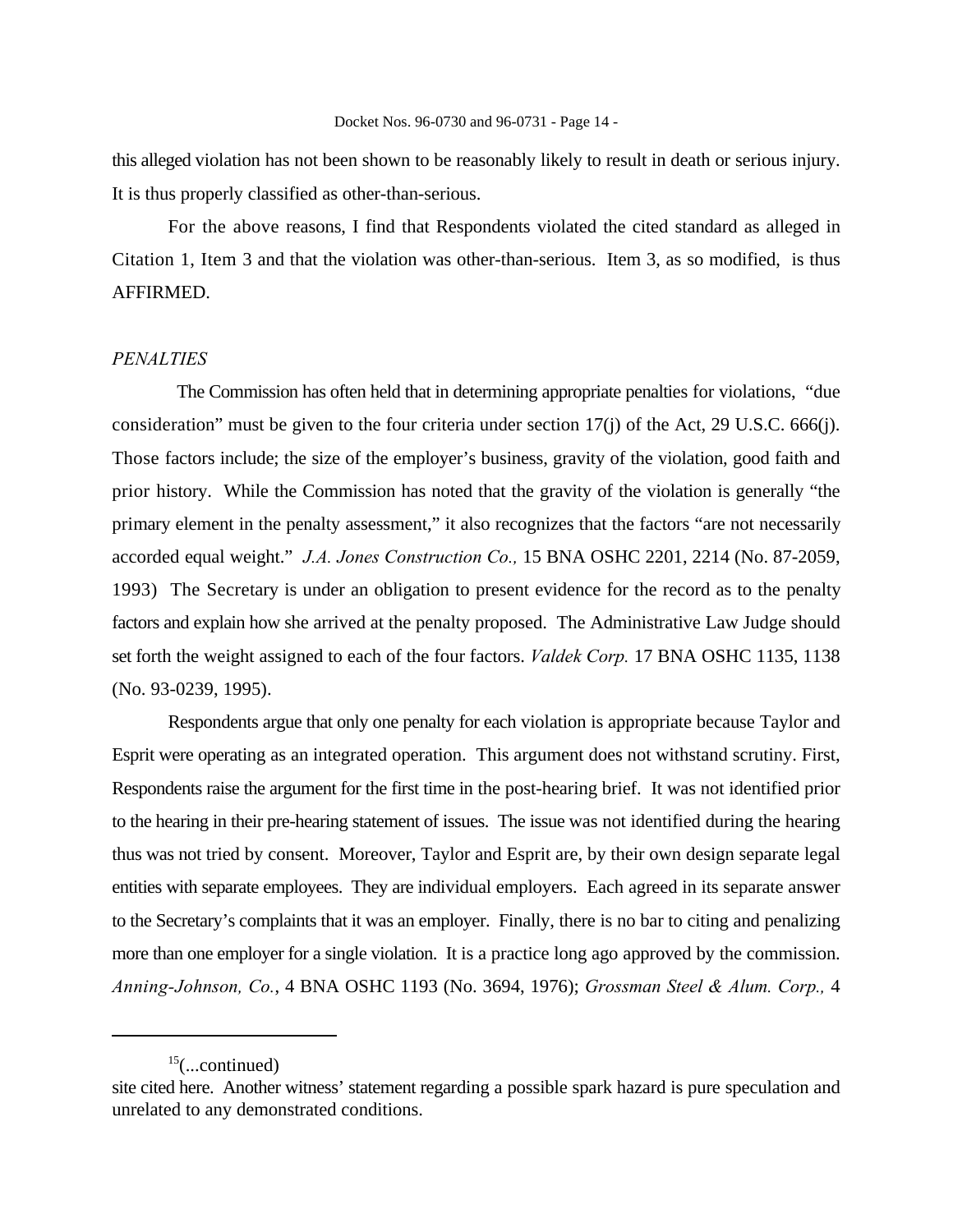BNA OSHC 1185 (No. 12775, 1976) (Consolidated cases.).

The Secretary's explanation of how the amount of the penalties proposed were arrived at is short and conclusory. (Tr 345-347). The Secretary's post hearing briefs elaborate somewhat. (Sec. brief, Pp. 45-47).

Respondent Taylor employs approximately ten to twenty employees while Esprit employs approximately 90 employees.

As to Item 1, the gravity is considerably lower than the Secretary claims. The claim that "an employee died as a result of the violation" (*Id.,*at p. 45) is without foundation in the record in this case. Having a unqualified operator running a piece of heavy equipment on a busy construction site could reasonably be expected to result in death or serious injury in the general sense. It has not been shown to have been the proximate cause of death on this record. There is precious little other evidence as to the number or frequency of employee exposure. Indeed, the scant evidence is that Mr. Collier operated the roller-compactor for only a short period of time during which the number of employees in the vicinity or zone of danger is unknown on this record. Thus, it is reasonable to find that the "gravity" is moderate because while the consequences would be severe, the extent and duration of employee exposure is not shown to be notable.

The evidence regarding the gravity of Item 2, is also rather minimal. There is no evidence that the failure of the roller-compactor operator to use the seat belt poses a significant risk to anyone other than the operator. While the result of an operator being tossed or thrown from the machine is serious as to the operator, the frequency or duration of the risk is not addressed by evidence on this record. Thus, the gravity of this violation is, on this record, considerably less than that claimed by the Secretary.

Item 3, which has been found to be an other-than-serious violation does not warrant the imposition of any monetary penalty. Gravity is virtually nil in that the hazard was effectively eliminated by another means (GFIC). Here, gravity is clearly the primary element.

With the Compliance Officer conceding that the good faith element requires "some subjective judgment," (Tr. 344), the Secretary relies solely on his statement that "no answers were forthcoming except through [counsel]" (*Id.*) for affording neither Respondent any "credit" for good faith. This admittedly subjective judgment seems rather harsh. Requesting a compliance officer to direct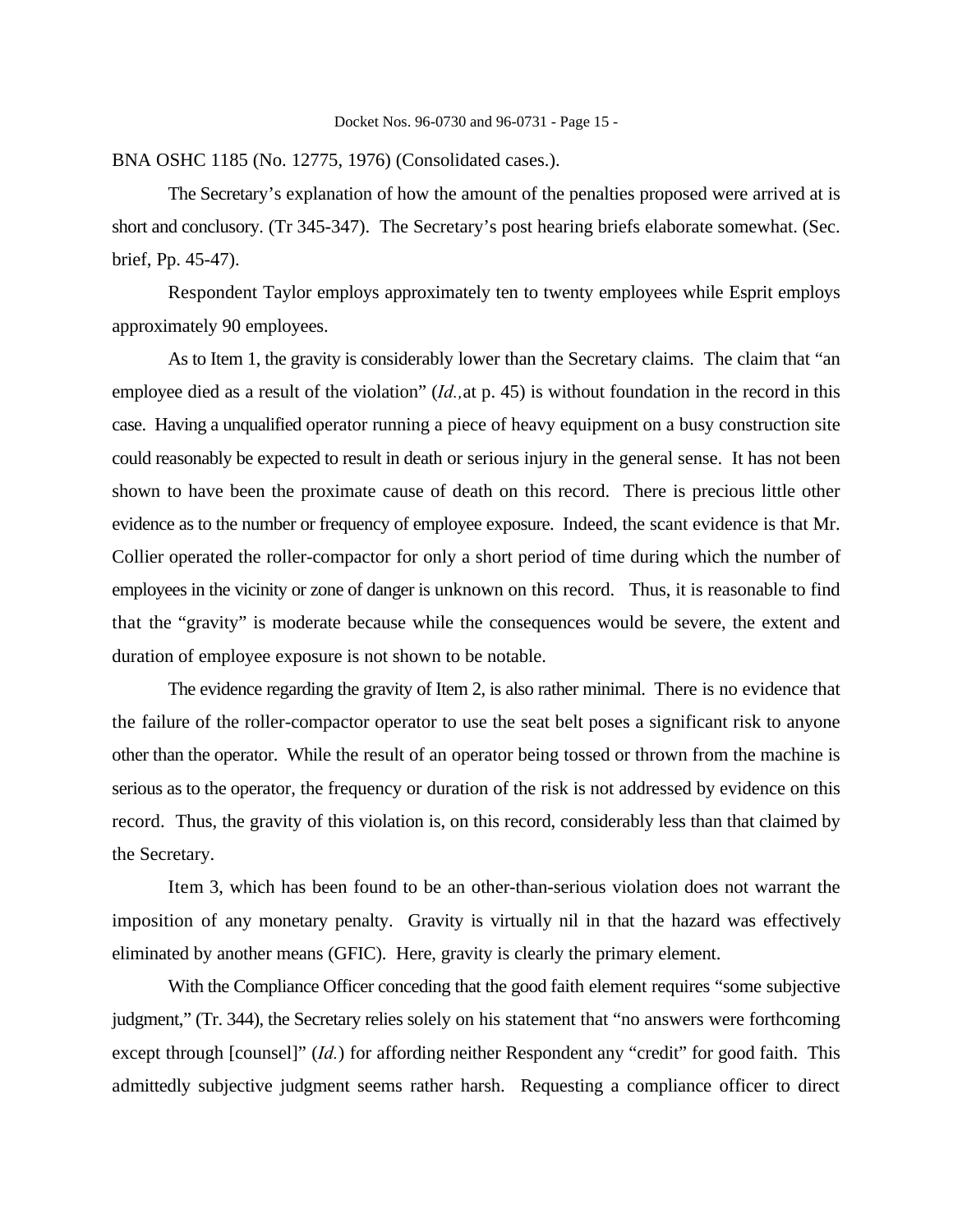requests to counsel is not, by itself, indicative of a lack of good faith. There is no evidence that Respondents delayed or in any way restricted or impeded the investigation. The Compliance Officer in fact indicated that some of the Complainant's evidence was supplied by Respondent's counsel. In addition, Respondents' efforts and expenditures in employee training and identifying potential hazards at its work locations is indicative of efforts at compliance with the Act. Accordingly, I find that the Secretary did not show that Respondents have exhibited a lack of or limited good faith.

History is another matter. It is undenied on this record that both Respondents have a history of prior serious violations under the Act. The fact that Respondents had "gone to trial" on prior citations is irrelevant to their good faith.

Under the above circumstances and considering that the range of penalties which can be assessed for a serious violation of the Act is up to \$7,000, I find the following penalties to be appropriate:

Respondent Esprit Constructors, Inc. (No. 96-0730)

Item 1: \$ 1000 Item 2: \$ 500 Item 3: \$ 0 Respondent C.T. Taylor, Inc. (No. 96-0731) Item 1: \$ 1500 Item 2: \$ 750 Item 3: \$ 0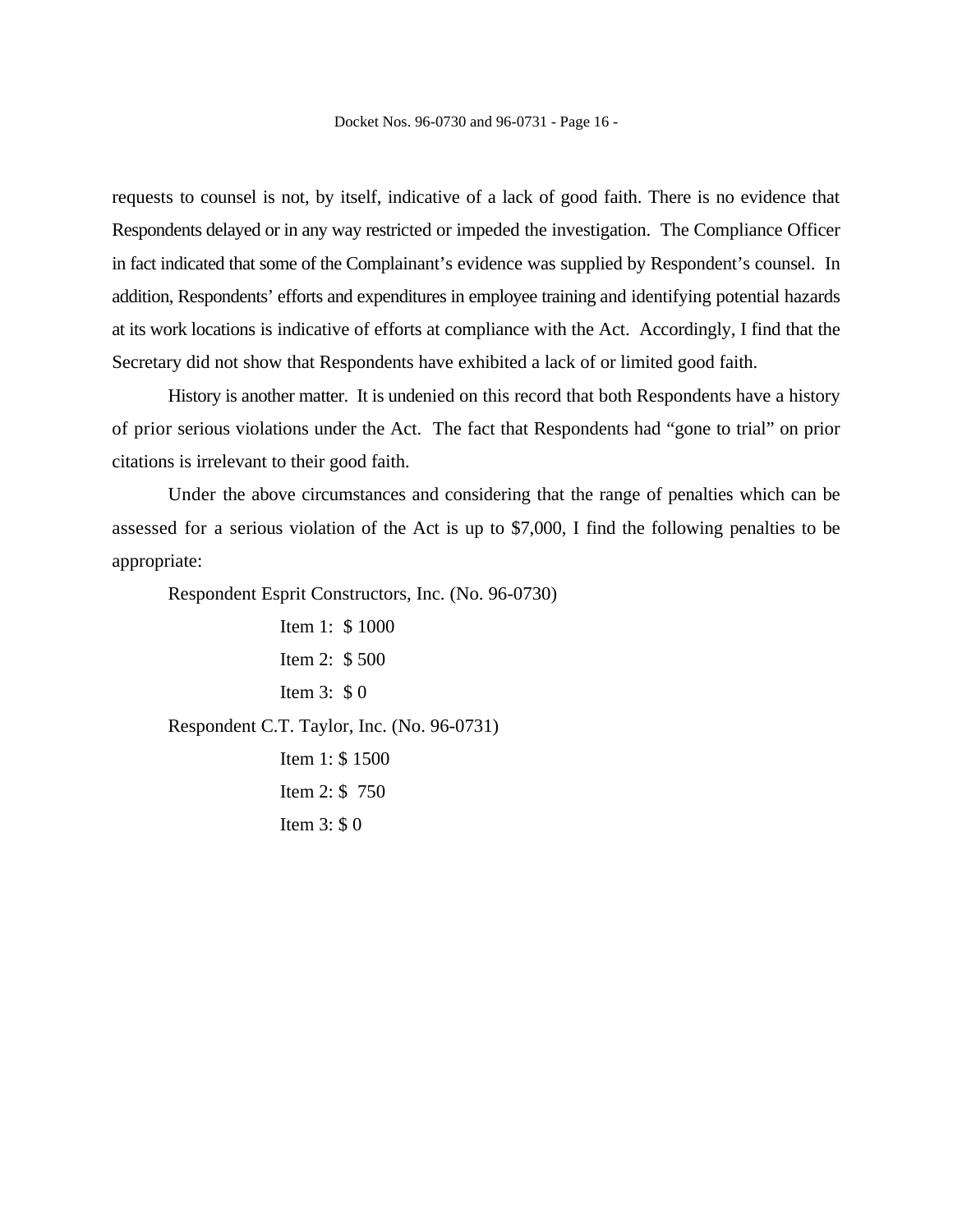Docket Nos. 96-0730 and 96-0731 - Page 17 -

## *FINDINGS OF FACT*

All findings of fact necessary for a determination of all relevant issues have been made above. Fed. R. Civ. P. 52(a). All proposed findings of fact and conclusions of law inconsistent with this decision are hereby denied.

# *CONCLUSIONS OF LAW*

Conclusions of law applicable to both Docket Nos. 96-0730 and 96-0731:

1. Respondents were, at all times pertinent hereto, employers within the meaning of section 3(5) of the Occupational Safety and Health Act of 1970, 29 U. S. C. § § 651 - 678 (1970).

2. The Occupational Safety and Health Review Commission has jurisdiction over the parties and the subject matter.

3. Respondents were in violation of section  $5(a)(2)$  of the Act in that they failed to comply with the standards as alleged in Citation 1, Items 1, 2 and 3.

4. The violations of the standards cited in Items 1 and 2 were serious.

5. The violations of the standard cited in Item 3 was other-than-serious.

Conclusion of law applicable to Docket No. 96-0730:

6. Penalties of \$1000, \$500 and \$0 are appropriate, respectively, for the violations of the of the standards cited in Items 1, 2 and 3.